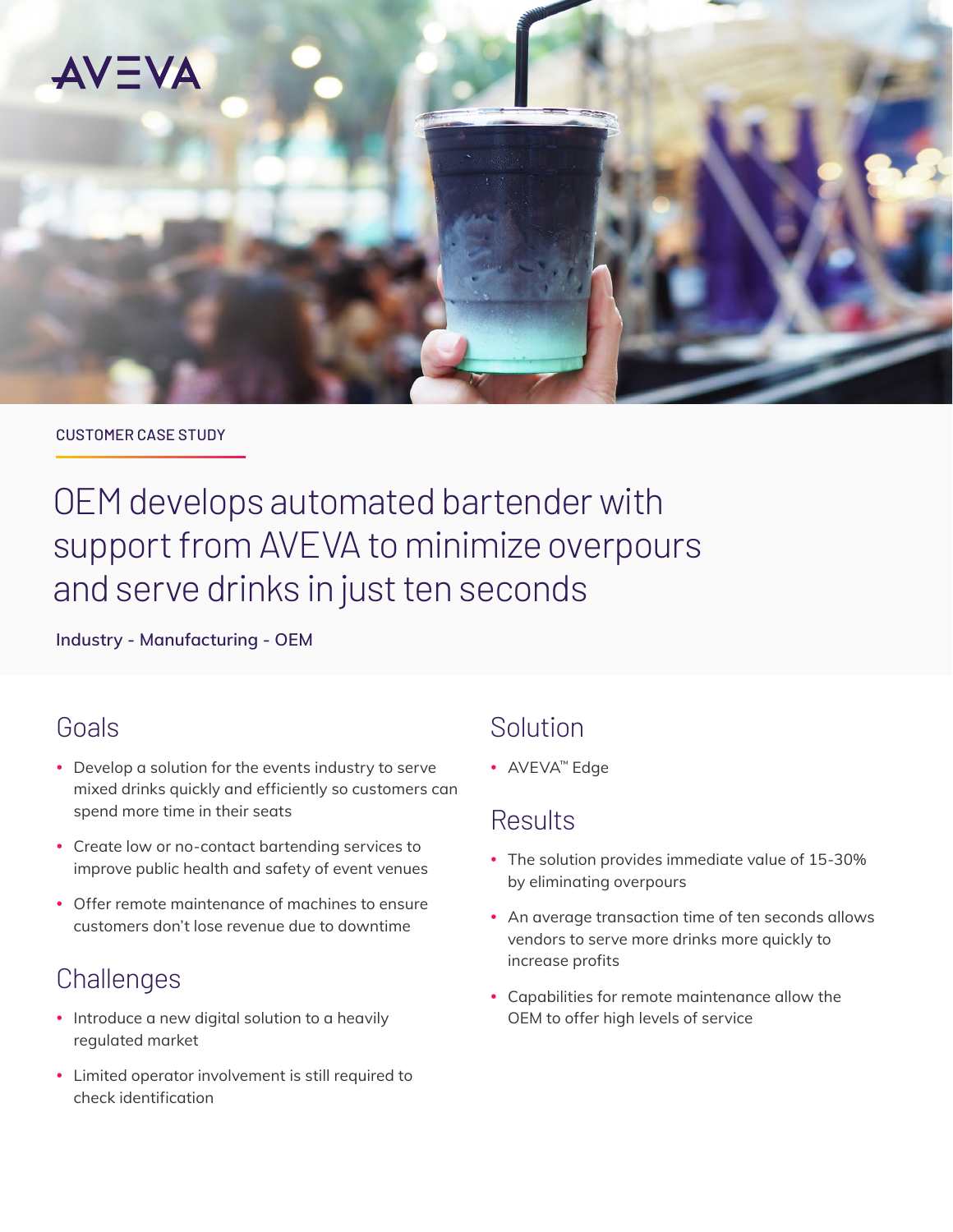An original equipment manufacturer (OEM) provides automated bar services to the hospitality industry, helping to reduce waste and customer waiting times to boost profits and help customers get back to their seats quickly. To create this machine, the OEM turned to AVEVA to provide a scalable and flexible HMI/SCADA solution that could be seamlessly integrated into its machines and act as its user interface.

"Because it's so well-designed, AVEVA Edge is ultimately empowering us to deliver our machines direct to the consumer – on-demand and at speed. Both the solution and AVEVA's OEM model enable us to respond quickly to the needs of our clients. As the world starts to open up post-pandemic, reduced human-to-human contact at events offered by our automated bar service is an exciting differentiator for us. We are reassured to know that our partnership with AVEVA will help us to grow as large-scale events become more commonplace."

**Founder and CEO**

**-**

### **Automation for the hospitality industry**

Imagine you're at an event like a soccer game or a music concert. When you need a drink, your choice is to wait for your turn at a busy bar during the interval or miss some of the game/music in order to be served quickly. Consider placing your drink order on an interactive screen, and a machine providing your cocktail within a few seconds – no waiting for bar service.

This was the vision of an enterprising OEM during his electrical engineering senior design project at university. He realized that in these scenarios, it's the speed of service that's key rather than the personal interaction of a typical bar, and he identified the opportunity to bring automation to the event hospitality industry. Once a proof of concept was developed, the OEM designer won an entrepreneurship competition in Las Vegas, which then helped him to secure funding and begin his automated bartending company.

### **Proactive machine monitoring to drive high value for clients**

A few months later, the newly formed team perfected the functional design of the machines and decided on the operational model of the business. As part of the machine build, they needed a human machine interface (HMI) - a way for their clients to easily operate the machines via an intuitive interface. They asked quite a bit from their HMI; the ability to configure the machine to reflect the drinks on offer, calibrate the fluids, specify recipes and batches, and even act as the hub to marry the point of sale system to the user interface of the machine.

### **Industrial automation meets customer experience**

They also needed a supervisory control and data acquisition (SCADA) solution to proactively manage maintenance of the equipment. The team wanted to monitor and provide feedback/alerts on numerous parameters such as drink/gas replenishment levels, what's been poured, temperature, pressure, and whether a part needs cleaning. The goal was to ensure that any fault could be isolated and disabled, allowing everything else to continue in order to avoid catastrophic failure of the entire machine. Alerts would be issued enabling problems to be handled at the back end without impacting the end customer.

## **Flexible and scalable HMI/SCADA solution for OEMs**

Both the HMI and SCADA capabilities would need to be integrated into every one of their machines and for this reason, the OEM wanted to work with a vendor that had a sensible approach to working with similar OEM organizations. The team chose AVEVA Edge for its platform-agnostic capabilities that make it easy to integrate data sources and hardware with almost any hardware, software, or communication protocols. The solution's ability to be configured easily also meant that the team would only need to develop their application once to deploy it to all machines.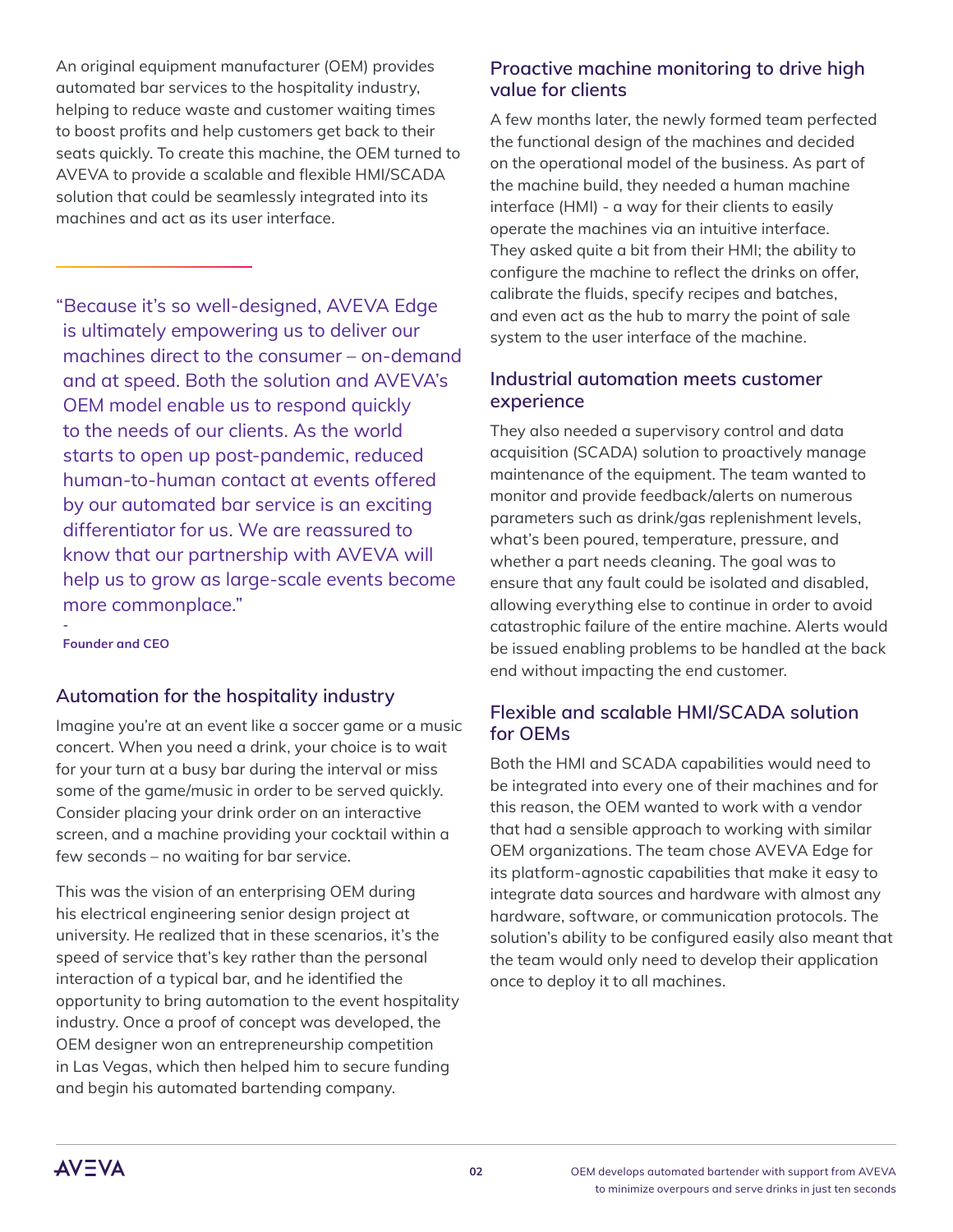## **Automated bar service becomes reality**

Now that the business has launched, the machines are being leased by event companies, music festivals, trade shows, and at sports stadiums – just as planned. With the food and beverage industry seeing customer demand for self-service options, the timing is spot on. Users interact with the touch panel screen, choose their drink, pay, and receive their cocktail within seconds. In addition, the data collected from sales allows vendors to understand at a glance what customers are ordering and in what quantities, so they can better plan for upcoming events.

"We offer our machines on a lease or rental, plug-and-play basis, and we recognized that for our business to fly, operating and maintaining them had to be incredibly easy. It goes without saying that it's critical that machine performance is high – any downtime will impact our clients' revenues. We wanted an HMI/SCADA solution that would provide an intuitive interface and frequently monitor the machine status, even allowing us to perform remote maintenance when needed. Our goal was to ensure safe and efficient operation with minimal failure to drive high value for our clients." **-**

**Founder and CEO**

# **COVID accelerates self-service trends**

Typically, machine operators check customer identification and verify at the point of sale. While the aim is to make the automated bartending machines attendant-less over time, the concept is still relatively new. The process works more smoothly for now with limited human interaction. The reduced person-toperson contact is particularly advantageous as the world opens up to large-scale events after the global COVID-19 pandemic. However, with coronavirus looking set to remain a threat to the events industry for some time to come, the demand for self-service is expected to grow.

"We chose to partner with AVEVA to meet our HMI/SCADA needs because of their strong focus on working with OEMs like us. Not only do they offer a best-in-class solution for our machines, their approach to licensing is flexible and straightforward, meaning that we can focus our attention on ensuring that our machines are the best they can be."

**Founder and CEO**

**-**

### **Flexibility drives development time savings**

AVEVA Edge delivers the flexibility to scale, so the OEM can expand the business quickly when needed. The solution requires no hardcoding, so adding HMI/SCADA capabilities to a new machine is a speedy process. This has saved them many months in pre-launch development time and hours of set-up time for every new machine thereafter. These time savings mean they can keep their margins relatively low to ensure that their customers are getting a high-value service.



**AVEVA**